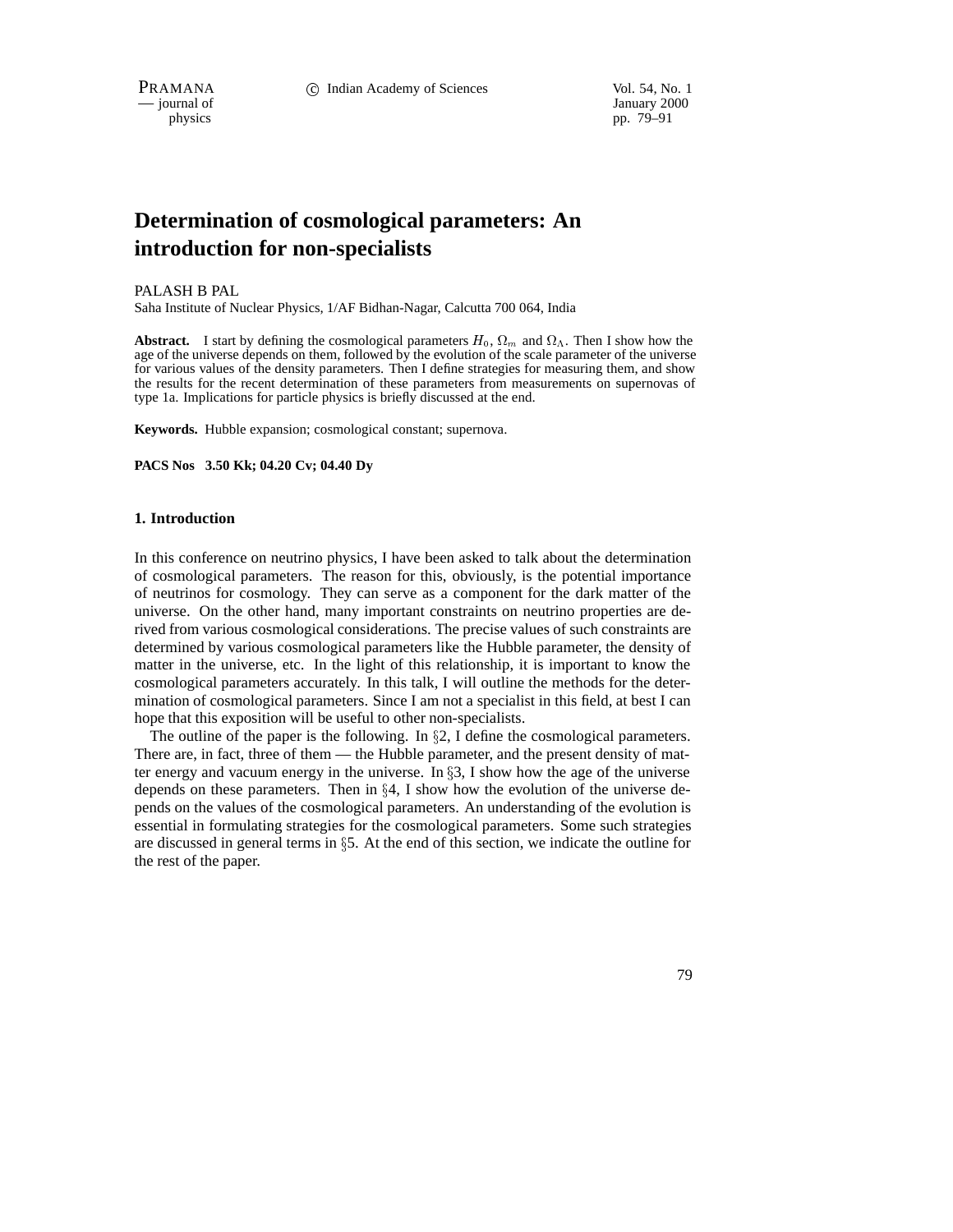### **2. Defining the cosmological parameters**

In cosmology, we start with the the assumption of a homogeneous and isotropic universe, which is described by the Friedman–Robertson–Walker (FRW) metric:

$$
ds^{2} = dt^{2} - a^{2}(t) \left[ \frac{dr^{2}}{1 - kr^{2}} + r^{2} \left( d\theta^{2} + \sin^{2} \theta d\phi^{2} \right) \right].
$$
 (2.1)

Here, r is a dimensionless co-ordinate distance and  $a(t)$  is an overall scale parameter. The physical distance between two points depends on the co-ordinate distance and the scale parameter, in a manner which will be discussed later. The parameter  $k$ , if it is non-zero, can always be adjusted to have unit magnitude by adjusting the definition of <sup>r</sup>. Thus, the possible values of  $k$  are given by

$$
k = 0, \pm 1. \tag{2.2}
$$

Usually, we think of the universe to be open if  $k < 0$ , for which it expands forever. Contrarily, if  $k > 0$ , the universe is closed, i.e., it is destined to recollapse at some time in the future. The borderline case,  $k = 0$ , is called a flat universe. We will see that these statements are correct only if there is no cosmological constant. From the general consideration of homogeneity and isotropy, however, the cosmological constant can be present, and these notions get modified, as we will see.

In presence of a cosmological constant  $\Lambda$ , the equations of motion are given by

$$
R_{\mu\nu} - \frac{1}{2}g_{\mu\nu}R = 8\pi GT_{\mu\nu} + \Lambda g_{\mu\nu} \,. \tag{2.3}
$$

Here,  $R_{\mu\nu}$  is the Ricci tensor which is defined through the metric of eq. (2.1), and  $R =$  $R_{\mu\nu}g^{\mu\nu}$ . Although in general eq. (2.3) gives 10 equations, here most of them are identical because the metric is homogeneous and isotropic. In fact, one gets only two independent equations. One of them is given by

$$
\left(\frac{\dot{a}}{a}\right)^2 = \frac{8\pi G}{3}\,\rho + \frac{\Lambda}{3} - \frac{k}{a^2}\,,\tag{2.4}
$$

where  $\rho$  is the energy density of matter. This equation is valid for all time. Applying it to the present time, we can write

$$
H_0^2 = \frac{8\pi G}{3}\,\rho_0 + \frac{\Lambda}{3} - \frac{k}{a_0^2},\tag{2.5}
$$

where  $H_0$  is the value of  $\dot{a}/a$  at the present time, and the subscript '0' on  $\rho$  and a denote the values of these parameters at the present time. We now introduce the dimensionless parameters

$$
\Omega_m \equiv \frac{8\pi G}{3H_0^2} \rho_0 ,
$$
  
\n
$$
\Omega_{\Lambda} \equiv \frac{\Lambda}{3H_0^2} ,
$$
  
\n
$$
\Omega_k \equiv -\frac{k}{a_0^2 H_0^2} .
$$
\n(2.6)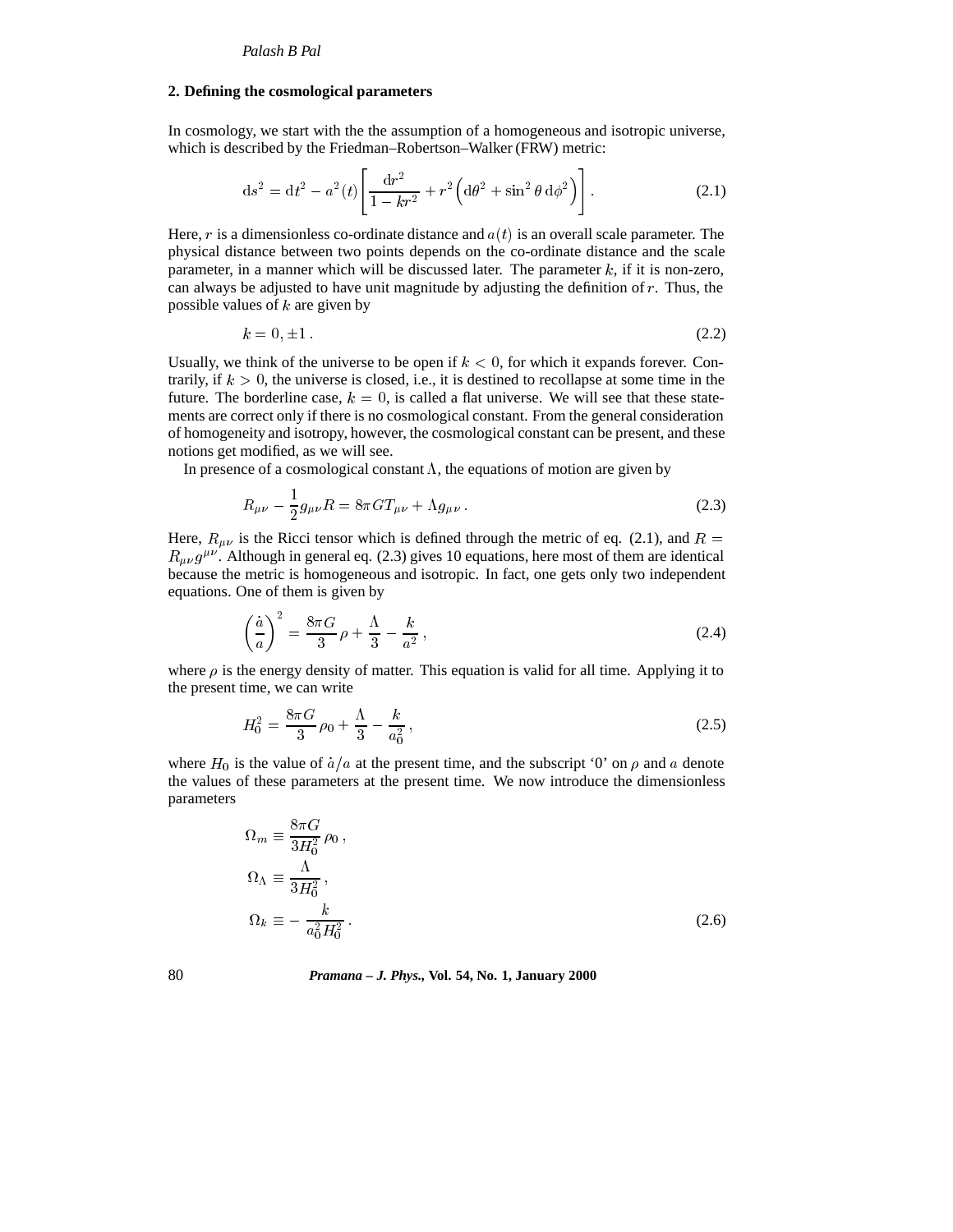These definitions enable us to rewrite eq. (2.5) in the following form:

$$
1 = \Omega_m + \Omega_\Lambda + \Omega_k \tag{2.7}
$$

This shows that, among the three parameters introduced in eq. (2.6), we can take only  $\Omega_m$ and  $\Omega_{\Lambda}$  to be independent.  $\Omega_{k}$  is not. In addition,  $H_{0}$  is another parameter. These are the three cosmological parameters, and the aim of this lecture is to show how they may be determined.

Before proceeding, I would like to make one comment. Note that all these parameters are defined using values of physical quantities *at the present time*. One may tend to think that because of that, the present time  $t_0$  should also be added to the list of parameters. But we will show that in fact  $t_0$  is not independent.

# **3. The age of the universe**

So far, we have discussed only one of the independent equations that arise among the set given in eq. (2.3). In order to proceed, we need the other. This is in fact equivalent to the statement of conservation of matter, which means that the quantity  $\rho a^3$  is constant over time, or

$$
\rho a^3 = \rho_0 a_0^3. \tag{3.1}
$$

From now on, it is more convenient to use dimensionless variables instead of a and t. We define

$$
y \equiv \frac{a}{a_0}, \qquad \tau \equiv H_0(t - t_0). \tag{3.2}
$$

Using these variables, we can rewrite eq. (2.4) in the following form:

$$
\left(\frac{dy}{d\tau}\right)^2 = \frac{y^2}{H_0^2} \left[\frac{8\pi G}{3} \frac{\rho_0}{y^3} + \frac{\Lambda}{3} - \frac{k}{y^2 a_0^2}\right] \n= \frac{1}{y} \Omega_m + y^2 \Omega_\Lambda + \Omega_k.
$$
\n(3.3)

Eliminating  $\Omega_k$  now using eq. (2.7), we obtain

$$
\left(\frac{dy}{d\tau}\right)^2 = 1 + \left(\frac{1}{y} - 1\right)\Omega_m + \left(y^2 - 1\right)\Omega_\Lambda, \tag{3.4}
$$

or

$$
d\tau = \frac{dy}{\sqrt{1 + \left(\frac{1}{y} - 1\right)\Omega_m + \left(y^2 - 1\right)\Omega_\Lambda}}.\tag{3.5}
$$

If there was a big bang, y was zero at the time of the bang, i.e., at  $t = 0$ . On the other hand,  $y = 1$  now, by definition. Integrating eq. (3.5) between these two limits, we obtain

*Pramana – J. Phys.,* **Vol. 54, No. 1, January 2000** 81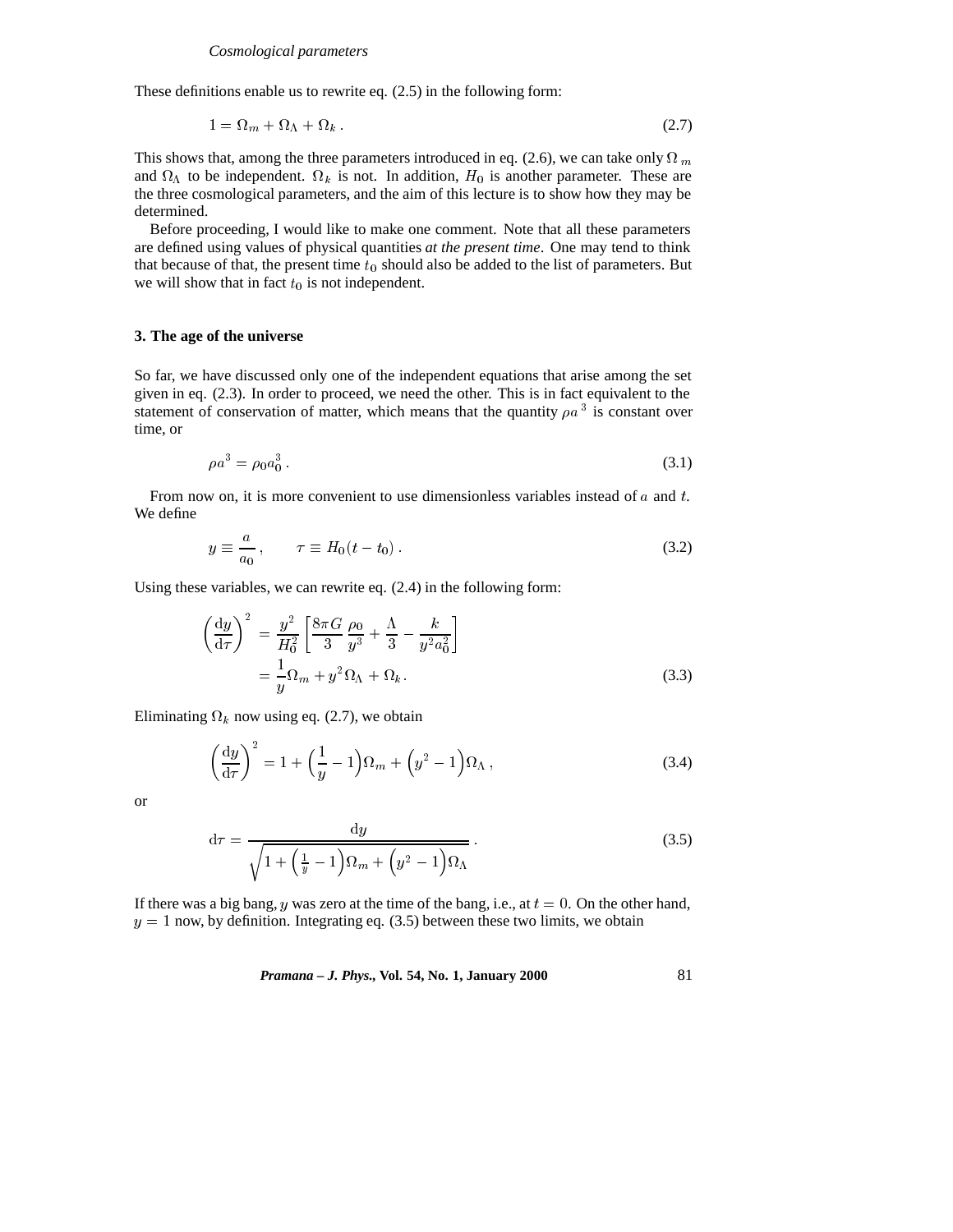

**Figure 1.** Age plots. The lines shown are contours of equal  $H_0 t_0$  in the  $\Omega_m - \Omega_\Lambda$ plane. Starting from the lower right corner of the plot, the value of  $H_0t_0$  for different lines are 0.5, 0.6, 0.7, 0.8, 0.9, 1.0, 1.2, 1.5, 2.0 and 5.0. The curve for  $H_0t_0 = \infty$ would be virtually indistinguishable from that of  $H_0t_0 = 5$  in this plot.

$$
H_0 t_0 = \int_0^1 \frac{\mathrm{d}y}{\sqrt{1 + \left(\frac{1}{y} - 1\right)\Omega_m + \left(y^2 - 1\right)\Omega_\Lambda}}.\tag{3.6}
$$

This is the equation which shows that the age of the universe is *not* independent, but rather is determined by  $H_0$ ,  $\Omega_m$  and  $\Omega_{\Lambda}$ .

Conventionally, one does not use the dimensionless parameter  $y$ , but rather uses the *red-shift parameter* <sup>z</sup>, defined by

$$
1 + z \equiv \frac{a_0}{a} = \frac{1}{y} \,. \tag{3.7}
$$

Using this variable, eq. (3.5) becomes

$$
d\tau = \frac{dz}{1+z} \frac{1}{\sqrt{(1+z)^2 (1+\Omega_m z) - z(2+z)\Omega_\Lambda}},
$$
\n(3.8)

so that eq. (3.6) can be written in the following equivalent form:

$$
H_0 t_0 = \int_0^\infty \frac{\mathrm{d}z}{1+z} \, \frac{1}{\sqrt{(1+z)^2 (1+\Omega_m z) - z(2+z)\Omega_\Lambda}} \,. \tag{3.9}
$$

In figure 1, we have shown contours of equal values of  $H_0t_0$  for different values of  $\Omega_m$ and  $\Omega_{\Lambda}$ . For a fixed value of  $\Omega_{\Lambda}$ , the figure shows that  $H_0t_0$  decreases for increasing values of  $\Omega_m$ . This is because with more matter, the force of gravity is larger, and the initial bang slows down in less time. On the other hand, for fixed  $\Omega_m$ , the age increases with increasing  $\Omega_{\Lambda}$ . And finally, note that the contour lines for large values of  $H_0t_0$  appear very closer and closer, and approaches asymptotically the line for infinite age. Beyond this line, there is a region in the parameter plane for which the age integral diverges. This is the upper left part of the plot. Later we will discuss what sort of evolution does this part represent.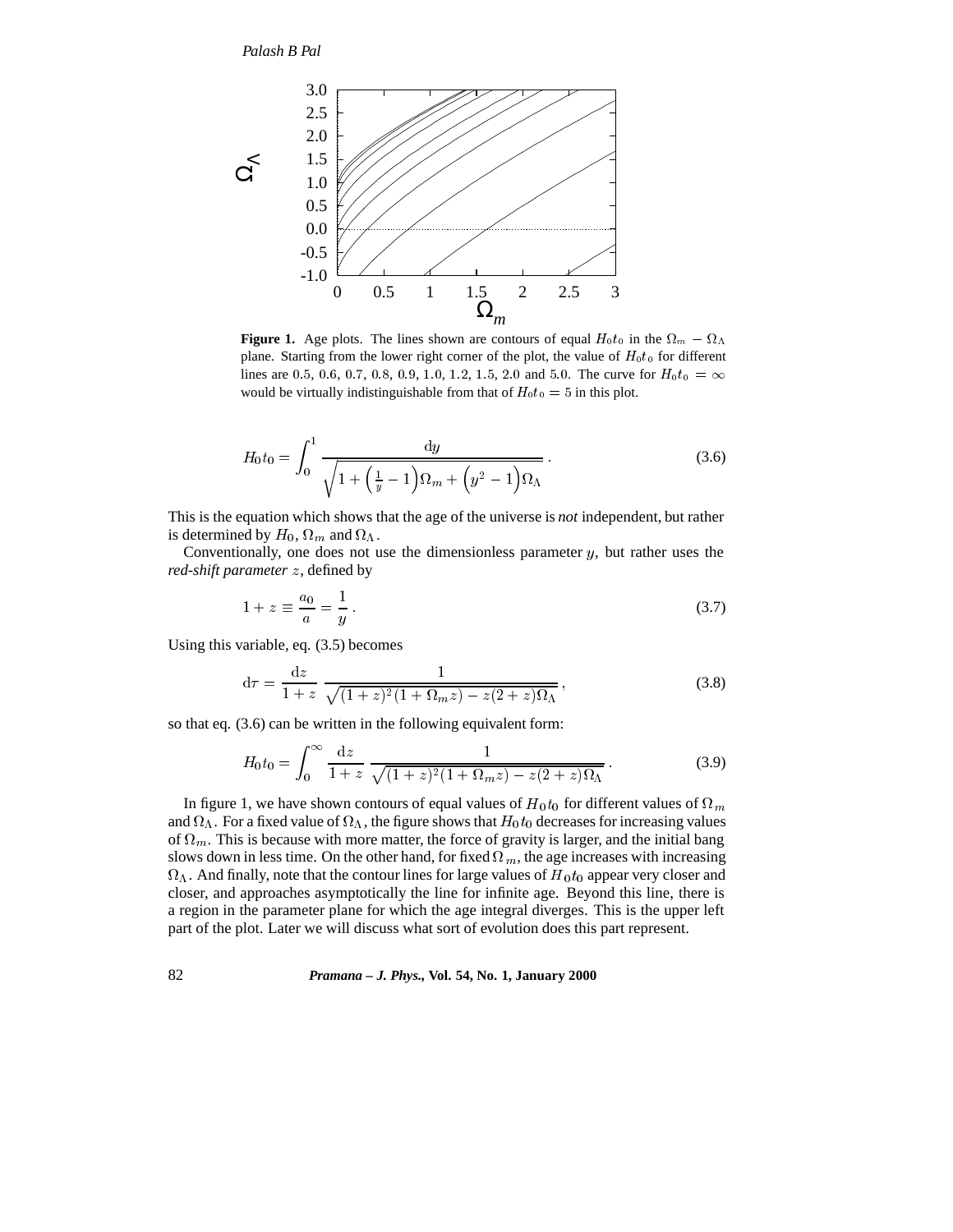#### **4. Evolution of the universe**

In order to discuss the evolution of the universe, let us not integrate eq. (3.5) all the way to the initial singularity, but rather to any arbitrary time  $t$ . This gives

$$
H_0(t - t_0) = \int_0^y \frac{\mathrm{d}y'}{\sqrt{1 + \left(\frac{1}{y'} - 1\right)\Omega_m + \left(y'^2 - 1\right)\Omega_\Lambda}}\,. \tag{4.1}
$$

Equivalently, using the red-shift variable, we can write

$$
H_0(t_0 - t) = \int_0^z \frac{\mathrm{d}z'}{1 + z'} \frac{1}{\sqrt{(1 + z')^2 (1 + \Omega_m z') - z'(2 + z') \Omega_\Lambda}}.\tag{4.2}
$$

The numerical results of this integration has been shown in figure 2 for different values of the pair  $(\Omega_m, \Omega_\Lambda)$ .

Some discussion of these evolution plots are in order. We have shown the plots in six different panels, with some overlaps between them. The first panel represents different examples of universes with  $\Omega_{\Lambda} = 0$ , i.e., no cosmological constant. We know that in this case, the universe closes and collapses to zero volume in the future if  $\Omega_m > 1$ . This shows clearly in the curve D, for which  $\Omega_m = 3$ . For curve C, the collapsing is not clear in the diagram, but that is because we have not plotted for large enough values of the time variable. For curve B,  $\Omega_m = 0.1$ , and this universe expands forever. Curve A has  $\Omega_m = 1$ . Since  $\Omega_{\Lambda} = 0$ , this implies that  $\Omega_k = 0$ , i.e., the universe is flat.

In the second panel, we show more flat universes, i.e., universes for which  $k = 0$ , or alternatively  $\Omega_m + \Omega_{\Lambda} = 1$ . We see that, subject to this condition, the larger the value of  $\Omega_{\Lambda}$ , the longer is the past history of the universe. The extreme example is obtained for  $\Omega_{\Lambda} = 1$ , shown as curve F. Although this means  $\Omega_m = 0$  which is unrealistic, since we know there must be some matter in the universe, otherwise who is writing this article and who is going to read it? But in any case, this choice is instructive, and it shows that in this case, the scale parameter started in the infinite past with a zero value, and expanded very slowly for most of the past history of the universe, until recently when it started to grow.

In the third panel, we show universes with  $k > 0$ , i.e.,  $\Omega_m + \Omega_{\Lambda} > 1$ . One of these curves, viz. D, has been encountered in the first panel already. This one has  $\Omega_m = 3$  and  $\Omega_{\Lambda} = 0$ , and it is destined for a recollapse in the future. If we increase  $\Omega_{\Lambda}$  a little bit, viz. to 0.1, we still obtain a recollapsing universe, as shown by the curve G. However, if we take a much larger value of  $\Omega_{\Lambda},$  we find an evolution curve like that shown as H. Here, the universe expands forever, despite the fact that  $k > 0$ , or  $\Omega_k < 0$ . This is contrary to our intuition obtained from the case of  $\Omega_{\Lambda} = 0$  universes.

Similar conflict is encountered in the fourth panel, which shows open universes, i.e., universes with  $\Omega_m + \Omega_{\Lambda} < 1$ . The curve B, shown earlier in the first panel, shows an evergrowing universe, and so does curve I. But curve J shows a recollapsing universe.

In view of these, let us adopt a more general classification of the different kinds of universes that we have seen. We will keep calling a universe *open* or *closed* depending on whether  $\Omega_k$  is positive or negative. On the other hand, a universe will be called *elliptic* if it recollapses in the future, and *hyperbolic* if it is evergrowing. For  $\Omega_{\Lambda} = 0$ , open universes are necessarily hyperbolic and closed universes are elliptic. But for non-zero  $\Omega_{\Lambda}$ , we can have open hyperbolic, open elliptic, closed hyperbolic or closed elliptic universes.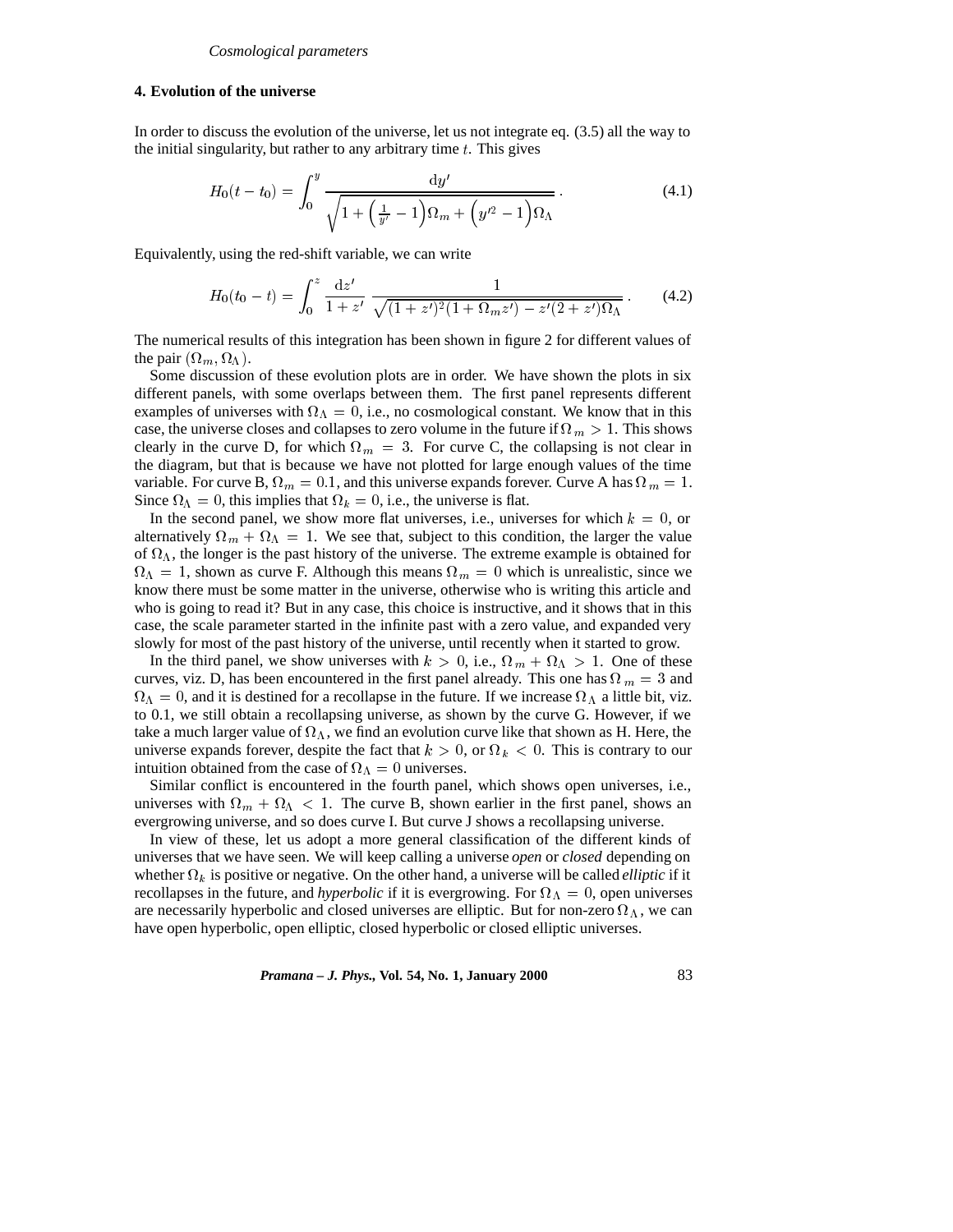#### *Palash B Pal*



**Figure 2.** Evolution of the scale parameter with respect to time for different values of matter density and cosmological parameter. The horizontal axis represents  $H_0(t - t_0)$ , the combination which appears in the evolution equation, eq. (4.1). The vertical axis is  $y = a/a_0$  in each case. The values of  $(\Omega_m, \Omega_\Lambda)$  for different plots are: A=(1, 0), B=(0.1, 0), C=(1.5, 0), D=(3, 0), E=(0.1, 0.9), F=(0, 1), G=(3, 0.1), H=(3, 1), I=(0.1, 0.5), J=(0.5, -1), K=(1.1, 2.707), L=(1, 2.59), M=(0.1, 1.5), N=(0.1, 2.5).

Before we move on to the next section, we need to discuss the two lower panels of figure 2. In the lower left panel, we have repeated curve F which was shown in the second panel of flat universes. As we said, in this case the universe spends an infinite amount of time for which it hardly expands. Curve K gives another example of this kind. For different values of  $\Omega_m$  and  $\Omega_{\Lambda}$ , the initial scale parameter is different. These are examples of *loitering* universes. Curve L shows a universe which is very close to the loitering case. It stays at a particular value of the scale parameter for a long time, but not for infinite amount of time.

If the value of  $\Omega_{\Lambda}$  is increased further from those of any of the loitering universe cases in the previous panel, we find *bouncing* universes, as shown in the last panel. In these cases, the universe started with an infinite scale factor, shrunk to a minimum value at some time in the past and is expanding now. This expansion will go on forever. These are the cases for which the age integral in eq. (3.6) diverges, and is represented by the empty upper left corner of the age plots of figure 1.

All these panels have been summarized in figure 3, where we have shown which values of  $\Omega_m$  and  $\Omega_{\Lambda}$  give open or closed universes, as well as hyperbolic or elliptical universes.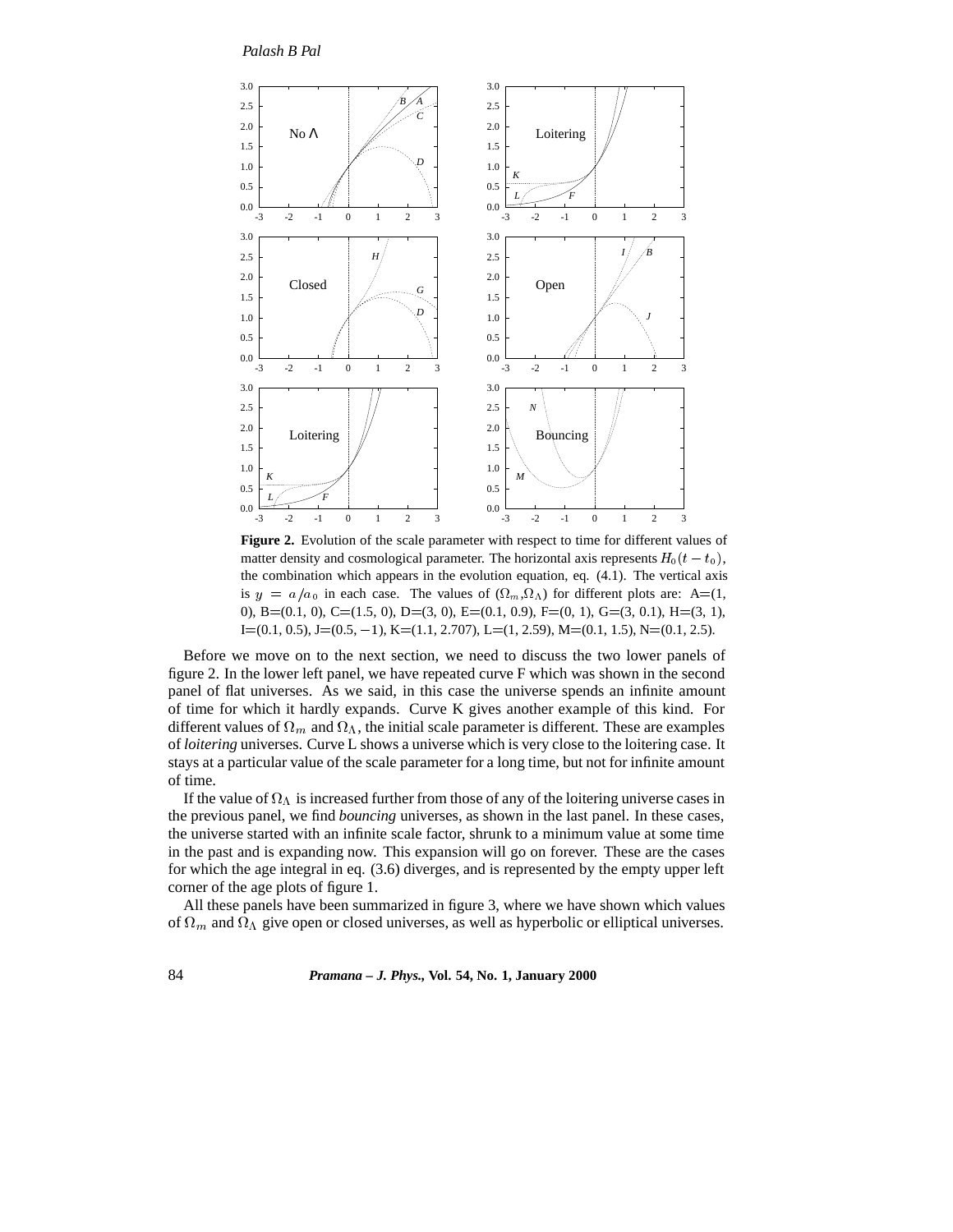

**Figure 3.** Summary of different evolution plots presented in figure 2. The borderline between open and closed universes represents flat universes, between hyperbolic and bounce universes represents loitering universes, and the one between elliptic and hyperbolic universes are called critical universes.

As we see clearly in this plot, the identification of closed universes with elliptical ones works only for  $\Lambda = 0$ , and so does the identification of open universes with hyperbolic ones.

# **5. Strategies**

We have seen, with many examples, the nature of the evolution of the universe for various values of the cosmological parameters. Now the big question is: how to determine which one is our own universe?

One thing is easy to say, that we do not live in a bouncing universe. The reason is that these universes have a minimum value of  $a/a_0$ , i.e., a certain maximum value for the red-shift parameter z, say  $z_{\text{max}}$ . This value satisfies the relation

$$
z_{\text{max}}^2 \left( z_{\text{max}} + 3 \right) \le \frac{2}{\Omega_m} \,. \tag{5.1}
$$

We know there exists quasars at  $z > 4$ . So, if we make the reasonable estimate that  $\Omega_m > 0.02$ , these cosmologies are ruled out. However, this still leaves us with a vast region in the  $\Omega_m - \Omega_{\Lambda}$  parameter region, and we need to set up a strategy to proceed.

The general (and obvious) strategy is the following. We need to find some observable quantity which depends on the cosmological parameters, determine the value of that observable. That will give us the values for the cosmological parameters. Our original question now shifts to the following one: what is a good observable for this purpose?

We have already encountered one quantity which depends on the cosmological parameters, viz., the age of the universe. Unfortunately, it cannot serve our needs very well. The reason is that one cannot really determine  $t_0$  from any direct observations. No matter how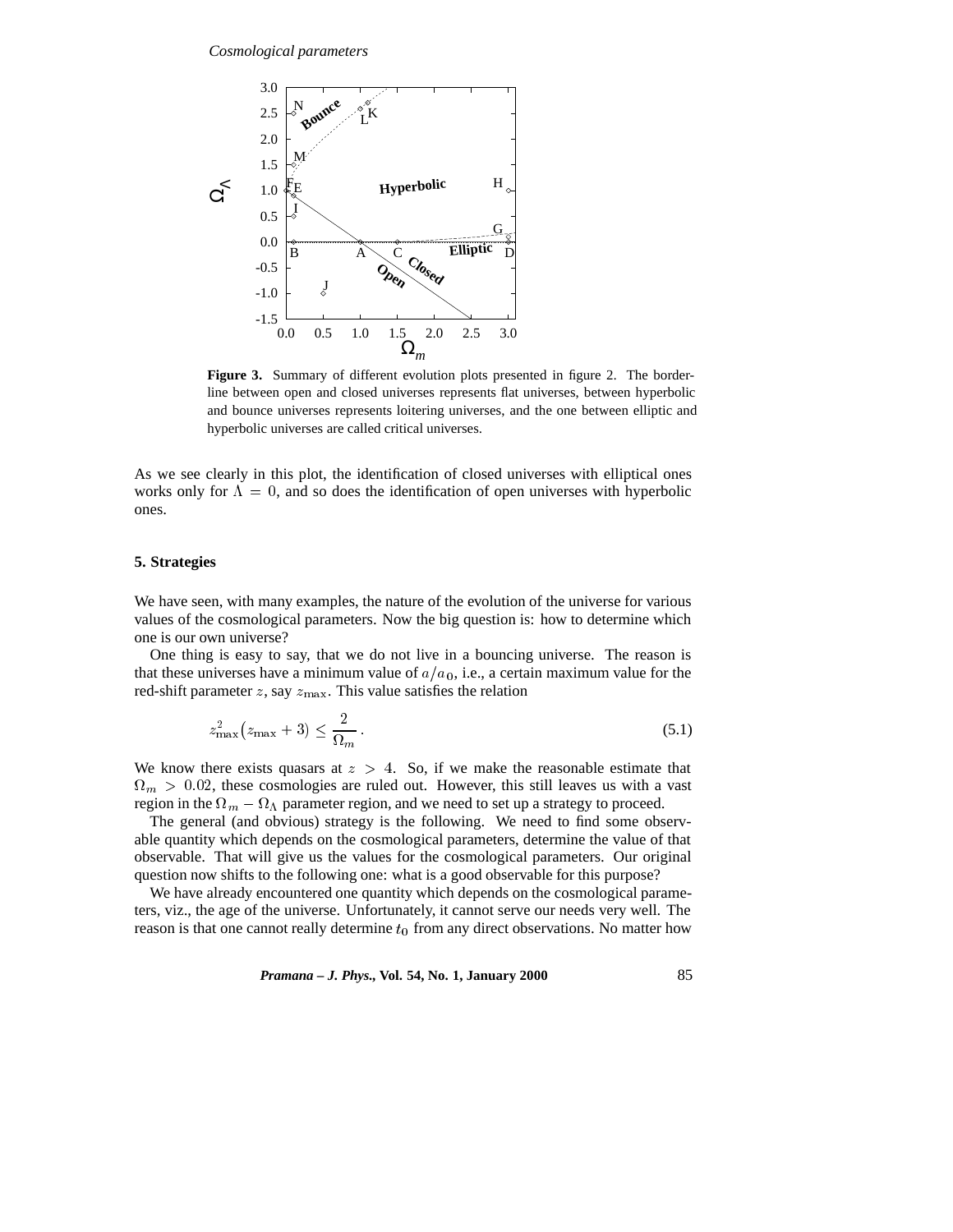## *Palash B Pal*

old an object is found in the universe, that will not determine  $t<sub>0</sub>$ , but rather only put a lower limit on it. So we will use estimates of  $t_0$  only as a check for whatever strategy we adopt.

Another quantity that depends on  $\Omega_m$  and  $\Omega_{\Lambda}$  is the *lookback time* for any object, which is  $t_0 - t$  that appears in, e.g., eq. (4.2). We look at a certain object in the sky. We find its red-shift, which can be done very accurately. If we now have some way of knowing the time at which the light that we observe was emitted from the object, we are through. But this cannot be done very well. By looking at the composition of the object and by comparing it with some evolution model, we can probably estimate the age, but it will depend on the evolution model, and so the method is somewhat uncertain.

Therefore one usually relies on the measurement of distances of objects as a function of their redshifts for the purpose of determining cosmological constants. In order to explain the process, first we need to find out how the physical distance of an object depends on  $z$ for different values of  $\Omega_m$  and  $\Omega_{\Lambda}$ . This issue is taken up in the next section. Following that, in  $\S7$ , we will discuss some methods of measurements of distances, and summarize how they determine the cosmological constants. The importance of these determinations for particle physics is given in  $\S 8$ .

## **6. Distance vs redshift relation**

A light ray traces a null geodesic, i.e., a path for which ds  $^2 = 0$  in eq. (2.1). Thus, a light ray coming to us satisfies the equation

$$
\frac{\mathrm{d}r}{\mathrm{d}t} = \frac{\sqrt{1 - kr^2}}{a},\tag{6.1}
$$

where r is the dimensionless co-ordinate distance introduced in eq.  $(2.1)$ . Using eqs  $(3.7)$ and (3.8), we can rewrite it as

$$
\frac{dr}{\sqrt{1 + \Omega_k a_0^2 H_0^2 r^2}} = (1 + z) \frac{dt}{a_0}
$$

$$
= \frac{1}{H_0 a_0} \frac{dz}{\sqrt{(1 + z)^2 (1 + \Omega_m z) - z(2 + z) \Omega_\Lambda}},
$$
(6.2)

where on the left side, we have replaced k by  $\Omega_k$  using the definition of eq. (2.6). Integration of this equation determines the co-ordinate distance as a function of  $z$ :

$$
H_0 a_0 r(z) = \frac{1}{\sqrt{|\Omega_k|}} \sinh\left[\sqrt{|\Omega_k|} \int_0^z \frac{dz'}{\sqrt{(1+z')^2 (1+\Omega_m z') - z'(2+z') \Omega_\Lambda}}\right], \quad (6.3)
$$

where 'sinn' means the hyperbolic sine function if  $\Omega_k > 0$ , and the sine function if  $\Omega_k < 0$ . If  $\Omega_k = 0$ , the sinn and the  $\Omega_k$ 's disappear from the expression and we are left only with the integral.

The physical distance to a certain object can be defined in various ways [1]. For what follows, we will need what is called the 'luminosity distance'  $\ell$ , which is defined in a way that the apparent luminosity of any object goes like  $1/\ell^2$ . This is related to the co-ordinate distance [3] by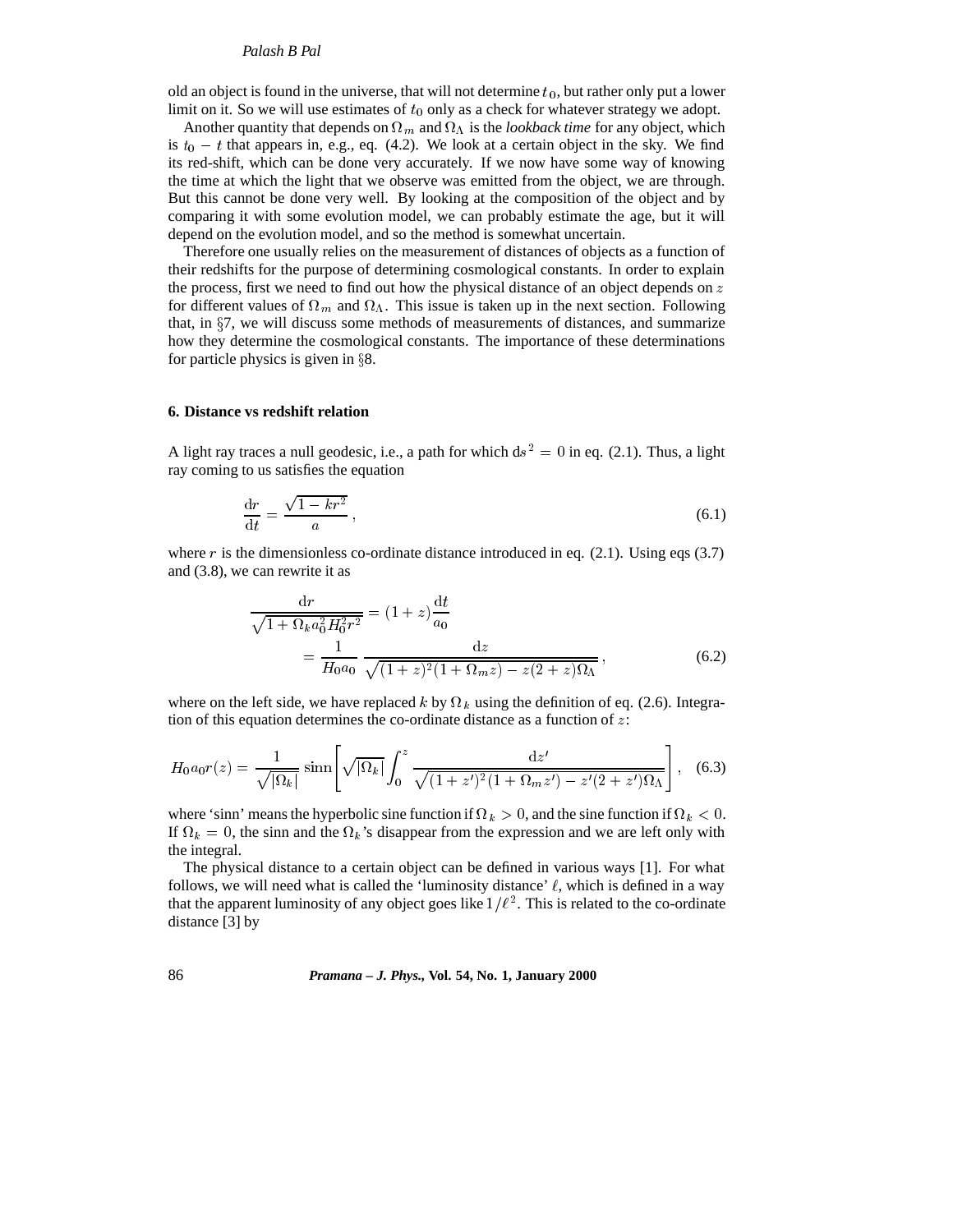

**Figure 4.**  $H_0\ell$  vs. red-shift plots, where  $\ell$  is the luminosity distance. From bottom to top, the plots correspond to the choices of  $\Omega_m$  and  $\Omega_{\Lambda}$  denoted by D, A, B, and E in the caption of figure 2.

$$
\ell(z) = a_0^2 r(z) / a(z) = (1+z)a_0 r . \tag{6.4}
$$

Thus,

$$
H_0 \ell(z) = \frac{1+z}{\sqrt{|\Omega_k|}} \sinh\left[\sqrt{|\Omega_k|} \int_0^z \frac{\mathrm{d}z'}{\sqrt{(1+z')^2 (1+\Omega_m z') - z'(2+z') \Omega_\Lambda}}\right]. \tag{6.5}
$$

In figure 4, we plot  $H_0\ell(z)$  for various choices of  $\Omega_m$  and  $\Omega_{\Lambda}$  to show the general nature of the variation.

### **7. Measurement of distances**

#### 7.1 *General remarks*

So let us now ask how one can measure the distance of an object. In a sense, this is the most important problem of observational cosmology. Older methods of measuring distances used ladder techniques [4]. This means that, upto a certain distance, one particular method was used, and this was used to calibrate another method which could be used for larger distances. This process was carried on to higher and higher rungs of the ladder. In order to get to distances large enough to distinguish between different universes, one had to go through several rungs of the ladder, and accordingly there were too many uncertainties in the measurement.

Recently various other methods have been developed and employed to measure the cosmological parameters. These methods avoid using the ladder technique and are therefore expected to provide much better estimates of distances. Some of these are listed below:

 *Gravitational lensing*: Different images of an object from a gravitational lens are formed by light rays coming through different directions, and therefore traversing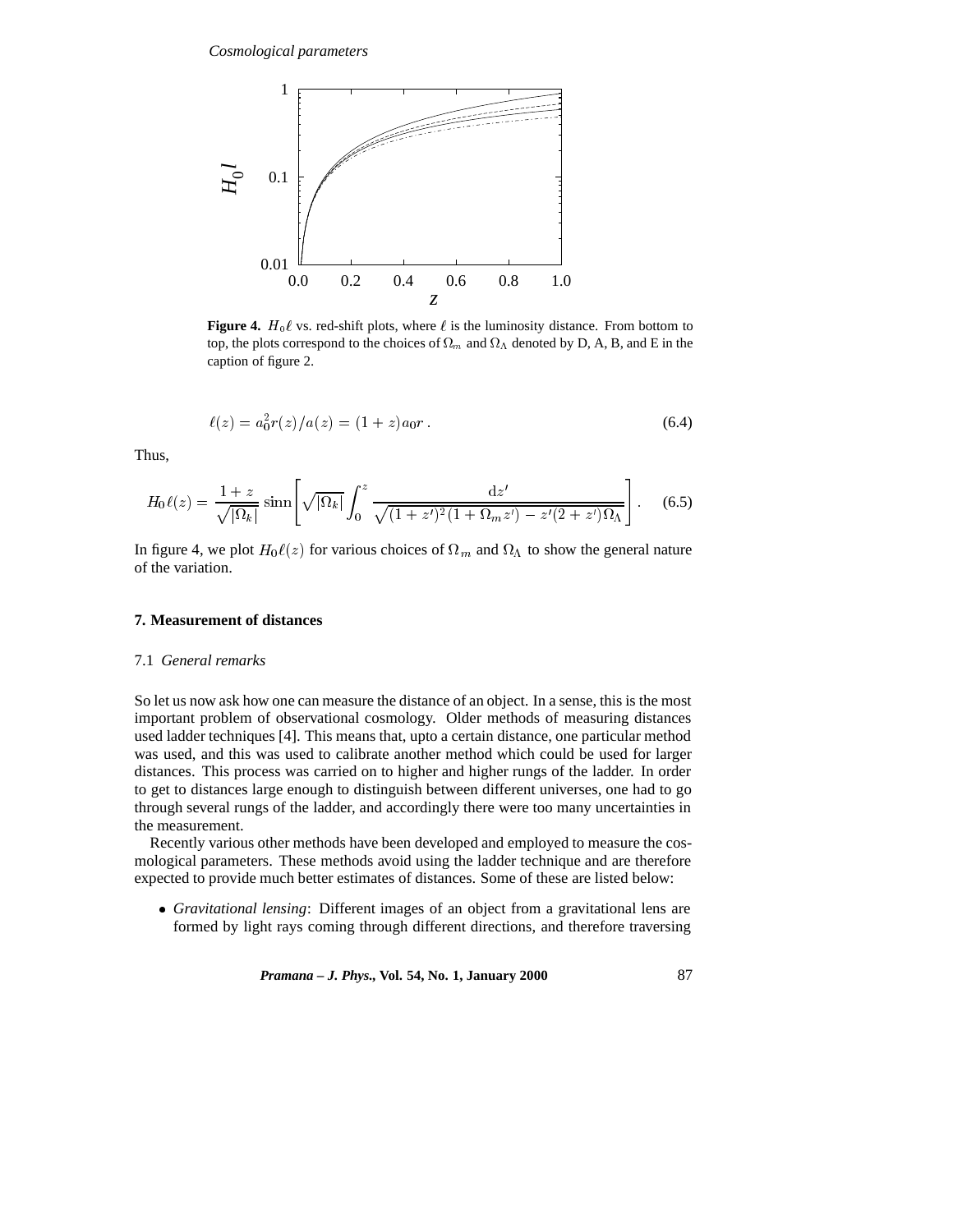# *Palash B Pal*

different path lengths. If the original object has some periodicity in the luminosity, the periodicity of the images will depend on the path length. This provides a way of determining distances [5]. So far, data is very scarce.

- *Sunayev-Zeldovich effect*: Photons from the cosmic microwave background, when passing through a galaxy, get scattered. As a result, they gain in energy. Thus, looking at the direction of a galaxy, the microwave background radiation does not look thermal. Rather, there is some depletion of the low energy photons and some gain of the high energy ones. The amount of this depletion depends on the size of the galaxy. Using this, one can measure the actual sizes of the galaxies. The apparent size observed would then provide a measure for the distance [6]. The data obtained until now show a lot of scatter, and we will not discuss them here.
- *Microwave background anisotropies*: The evolution of density perturbations depend on the values of the cosmological parameters. Therefore, the anisotropies in the microwave background radiation should be predictable in terms of the values of  $\Omega_m$  and  $\Omega_{\Lambda}$ . With very accurate determinations of these anisotropies in the near future, this method will probably turn out to be the best probe for the cosmological parameters.
- *Supernova 1a*: In this method, it is assumed that any supernova of type 1a has the same absolute luminosity. The measurement of the apparent luminosity therefore provides a measure for the distance. This will be discussed in more detail in the remaining part.

## 7.2 *Results from supernova 1a measurements*

Supernova of type 1a are identified by the nature of their light curve, i.e., the variation of their intensity with time, as shown in figure 5. In addition, the spectral analysis reveals lines for heavy elements like magnesium and silicon.

Supernovas of this type are believed to occur due of the merger of two white dwarf stars whose masses are very close to the Chandrasekhar limit. Since the masses entering into the explosion is roughly the same for any supernova 1a, it is reasonable to assume that the intrinsic (or absolute) luminosity of any supernova of this type is the same. Thus, if one measures the apparent luminosity at the maximum of the light curve, this should scale as the inverse square of the distance of the supernova, where the distance is defined to be the luminosity distance. Astronomers use 'magnitudes' to denote luminosities, which is a logarithmic representation. Thus, the apparent magnitude at the maximum should satisfy the relation

$$
m_{\text{max}} \propto \log \ell^2 \,. \tag{7.1}
$$

We have already shown in figure 4 how log  $\ell$  varies with z for different values of  $\Omega_m$  and  $\Omega_{\Lambda}$ . So the strategy must be simple. One should plot the observed values of the distance vs z, and determine which pairs of values of  $\Omega_m$  and  $\Omega_{\Lambda}$  give the best fit for the observed points.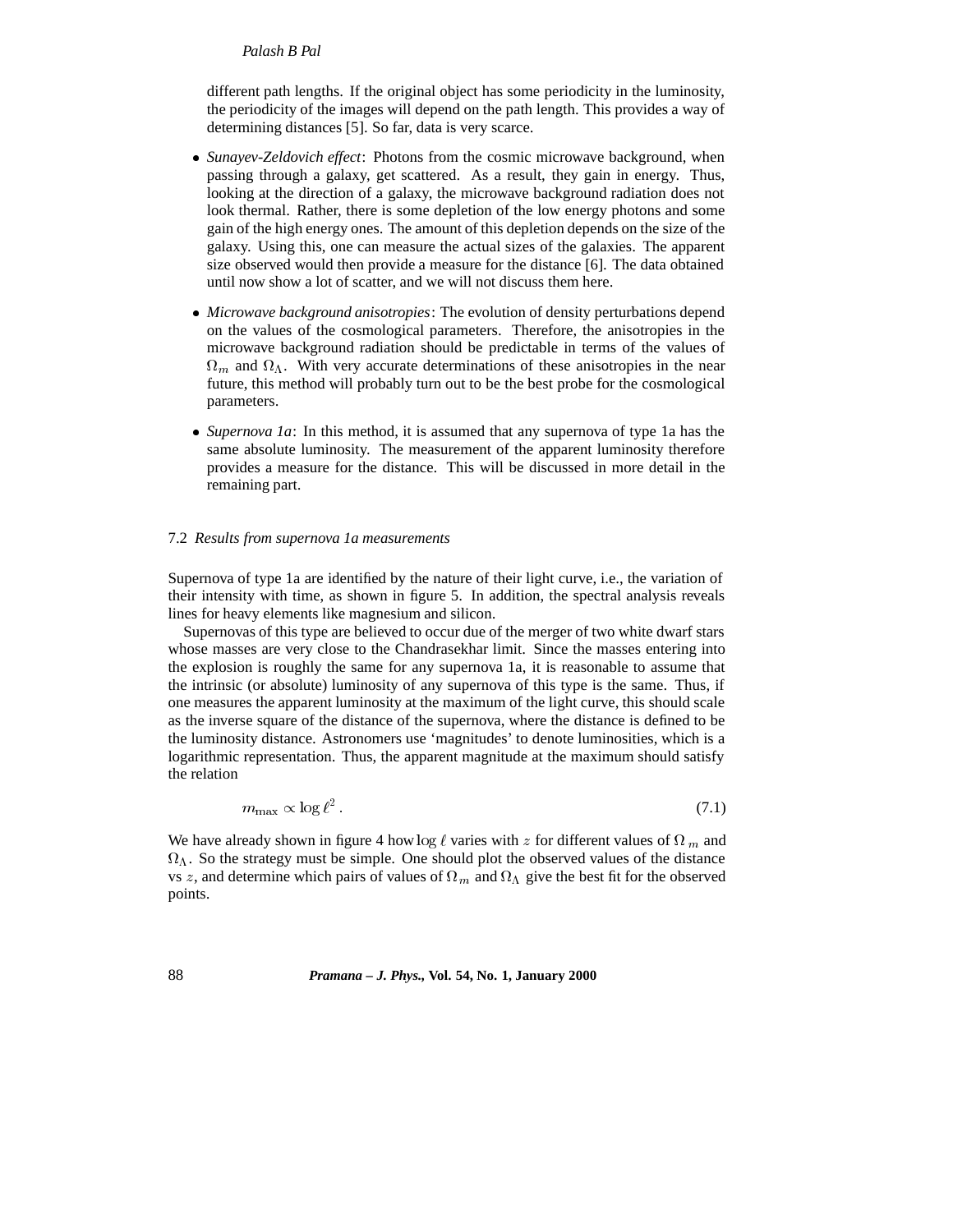

**Figure 5.** Schematic lightcurve for a supernova of type 1a.

There is only one small point to settle before embarking on this program. The vertical axis of figure 4 gives the logarithmic values of  $H_0\ell$ , not of  $\ell$ . Thus, unless we know what  $H_0$  is, we cannot proceed. However, the thing to note is that for small values of z, the plots are independent of  $\Omega_m$  and  $\Omega_{\Lambda}$ . Thus, if one determines the red-shifts and apparent magnitudes of nearby supernovas, that should determine the Hubble parameter. Using this value then, one can go over to larger values of z and determine  $\Omega_m$  and  $\Omega_{\Lambda}$ .

The part of the task at low  $z$  was extensively done a few years ago [7], and the data are shown in figure 6. The value of the Hubble parameter obtained from this data is:

$$
H_0 = (63.1 \pm 3.4 \pm 2.9) \text{ km s}^{-1} \text{ Mpc}^{-1}.
$$
 (7.2)

Using this value, one can determine the distances of farther supernovas. This has been started in 1998 under the team effort called the 'supernova cosmology project' (SCP). They measured the redshift and the effective magnitude of 42 supernovas and published their result, which is shown in figure 6. Superimposed on their data are the results expected from different combinations of  $\Omega_m$  and  $\Omega_{\Lambda}$ . Apart from an overall normalization, these are the curves as shown in figure 4. One can now determine which values of  $\Omega_m$  and  $\Omega_{\Lambda}$  fit the data sufficiently well, and the results of the analysis of the SCP has been shown in figure 7.

Clearly, the fits show that the cosmological constant is non-zero. In fact, if we stick to flat universes, which are denoted by the diagonal straight line on this plot, the best value that the SCP advocate is

$$
\Omega_m \approx 0.22 \,, \qquad \Omega_\Lambda \approx 0.78 \,. \tag{7.3}
$$

In general, however, we obtain a region in the plane, and the regions allowed at different confidence levels are shown on the plot.

In figure 1, we have seen how these contours look like. In general, one obtains contours of equal  $H_0t_0$ . Assuming a value of  $H_0$ , one can draw contours of equal age, which have also been superposed on the plot of figure 7. The value of  $H_0$  assumed is inspired by the results shown in eq. (7.2), and is indicated in the figure and the caption. The best fit that the SCP advocate is:

$$
t_0 = (14.9 \pm 1) \times 10^9 \text{yr}
$$
\n(7.4)

for flat universes. If one does not assume a flat universe, the best fit for the age is

$$
t_0 = (14.5 \pm 1) \times 10^9 \text{yr} \,. \tag{7.5}
$$

Of course, both these values for  $t_0$  are for the value of  $H_0$  indicated in the figure, which is the central value quoted in eq. (7.2).

*Pramana – J. Phys.,* **Vol. 54, No. 1, January 2000** 89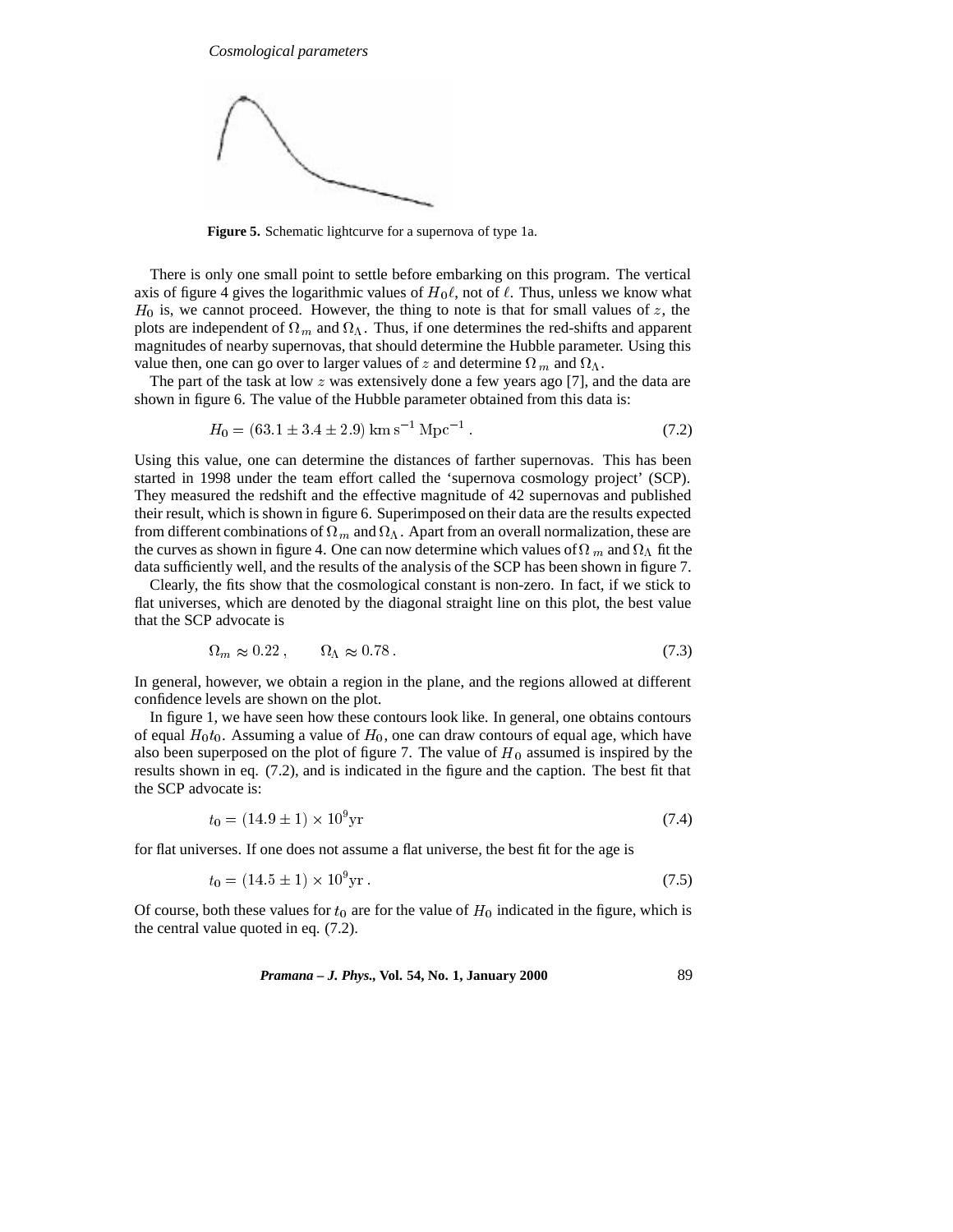

**Fi**<br>Th<br>fo The horizontal scale goes from 0 to 1. The data for low redshift are from ref. [7], and for  $z > 0.2$  is from ref. [8]. The figure is taken from ref. [8], with slight modification of the legends. The dashed lines are for flat universes, and the solid lines for  $\Lambda = 0$ Figure 6. Results of redshift vs. apparent luminosity of a number of type-1 supernovas.  $\cdot$ universes, with values of  $\Omega_m$  and  $\Omega_{\Lambda}$  given at the top right corner.



**Figure 7.** Best fits for the data of figure 6 in the  $\Omega_m - \Omega_{\Lambda}$  plane. Superimposed are the **Best fits for the data of higher of in the century of**  $\mu_{\text{A}}$  **plane. Superimposed are the contours of equal age, with the value of the Hubble parameter set at 63 km s<sup>-1</sup> Mpc<sup>-1</sup>.** Taken from ref. [8].